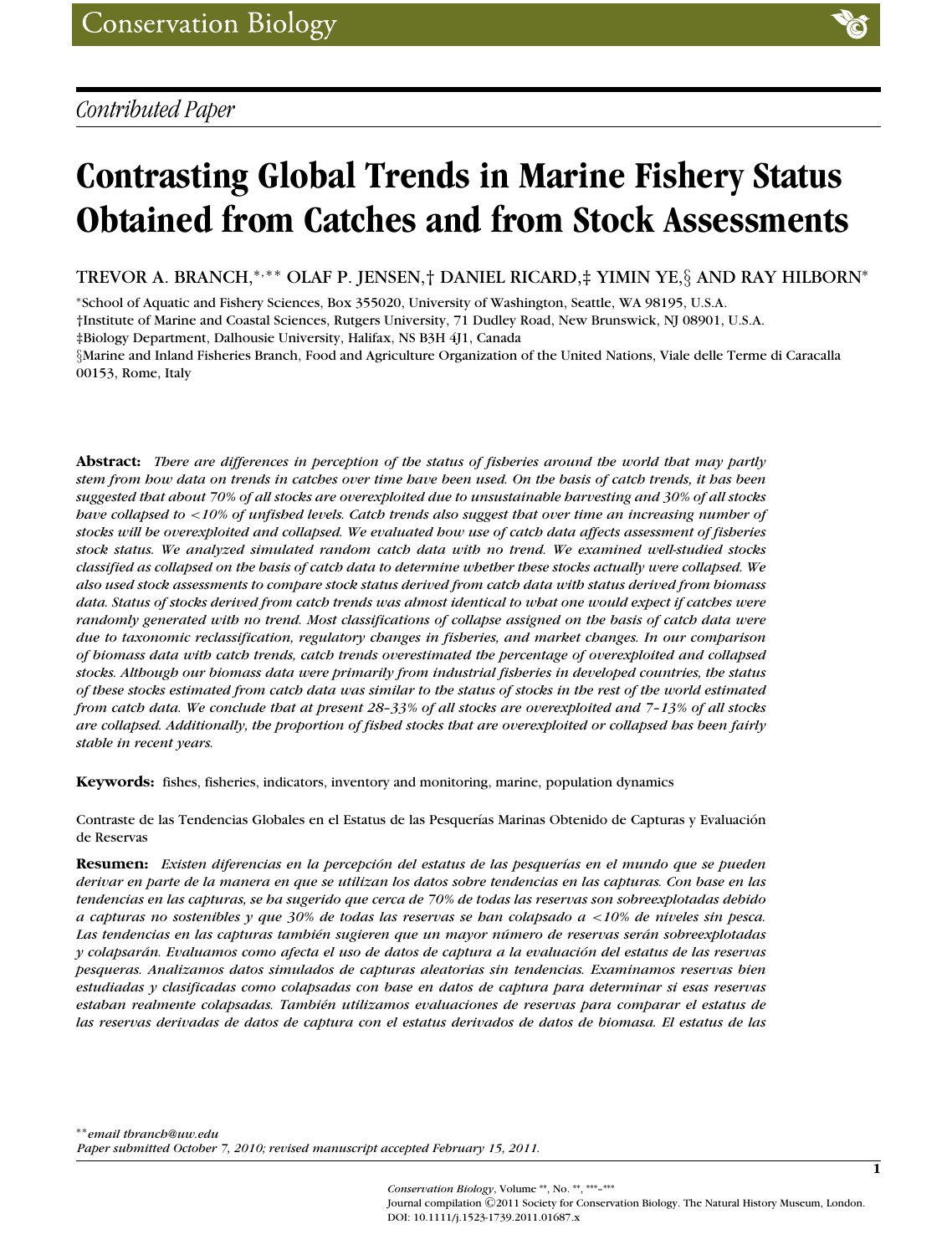*reservas derivado de las tendencias de captura fue casi id´entico al esperado si las capturas fueran generadas aleatoriamente sin tendencias. La mayor´ıa de las clasificaciones de colapso asignadas con base en los datos de captura se debieron a reclasificaciones taxonomicas, cambios en las regulaciones de pesquer ´ ´ıas y cambios en el mercado. En nuestra comparacion de datos de biomasa con las tendencias en la captura, las tendencias ´ en la captura sobreestimaron el porcentaje de reservas sobreexplotadas y colapsadas. Aunque nuestros datos de biomasa se obtuvieron principalmente de pesquer´ıas industriales en pa´ıses desarrollados, el estatus de esas reservas estimado a partir de datos de captura fue similar al estatus de reservas en el resto del mundo. Concluimos que actualmente 28–33% de todas las reservas estan sobreexplotadas y 7–13% de todas las ´ reservas estan colapsadas. Adicionalmente, la proporci ´ on de reservas pesqueras que est ´ an sobreexplotadas o ´ colapsadas ha sido medianamente estable en anos recientes. ˜*

**Palabras Clave:** poblaciones, indicadores, inventario y monitoreo, marino, peces, pesquerías

# **Introduction**

Conservation biology as a field has terrestrial roots, but marine topics are becoming increasingly emphasized (Marris 2010). Conservation researchers have focused on marine protected areas (e.g., McClanahan & Kaunda-Arara 1996), effects of fishing gear on ecosystems (e.g., Watling & Norse 1998), and effects of fishing on nontarget species (i.e., bycatch) such as skates and rays (e.g., Dulvy et al. 2000). Nevertheless, little emphasis has been placed by conservation researchers on direct effects of fishing on species targeted for commercial sale. Targeted species are divided by fisheries managers and researchers into individual stocks (i.e., units of management interest) on the basis of political boundaries, genetic divergence, and biological characteristics (Begg et al. 1999; Reiss et al. 2009). We use the terms *fish stock* and *fishery* synonymously.

Targeted species are usually the most abundant in an ecosystem, and their abundance has direct and indirect effects on predators, prey, and competitors of fished stocks (Cury et al. 2000; Myers et al. 2007; Baum & Worm 2009). Fisheries scientists and ecologists have defined stocks as "collapsed" or "overexploited" on the basis of catch and biomass data (e.g., Worm et al. 2006; Pauly 2007, 2008). Collapse is defined as current biomass of  $\langle 10\% \rangle$  of unfished biomass (or 20% of the biomass that would result in maximum sustained yield  $[B_{\text{MSY}}]$ ). It is assumed that a stock in a state of collapse (i.e., collapsed) contributes little to ecosystem processes relative to its unfished state (e.g., Worm et al. 2006; Worm et al. 2009). Overexploitation is defined by the governments of the United States and Australia as biomass  $\lt 50\%$  of  $B_{\text{MSY}}$ (Hilborn 2010; Hilborn & Stokes 2010). There are uncertainties associated with estimating maximum sustained yield and  $B_{\text{MSY}}$ , but despite their long-predicted demise (Larkin 1977), these reference points are still widely used, either as management targets or as fishing limits not to be exceeded (Mace 2001; Punt & Smith 2001). We use the term *catch* to refer to reported catches, or "landings," which excludes discarded fish and illegal, unreported, and unregulated catches (Kelleher 2005; Zeller & Pauly 2005; Agnew et al. 2009). In some regions

the number of catches and landings may differ considerably, but only landings data are available at a global extent.

We applied these definitions of *collapse* and *overexploited* to assess trends in status (relative to unfished levels) of marine fish stocks, a subject of considerable debate in the literature (e.g., Worm et al. 2006; Branch 2008; Worm et al. 2009). When status is assessed using biomass estimates from scientific stock assessments, it appears that 8–14% of the world's assessed fish stocks are collapsed (Garcia & Grainger 2005; Worm et al. 2009) and 24–28% are overexploited or collapsed (Garcia & Grainger 2005; Hutchings et al. 2010; FAO 2011). Nevertheless, several researchers have used worldwide catch data as a surrogate for changes in biomass and suggest that 24–36% of stocks are collapsed (e.g., Worm et al. 2006; Pauly 2007, 2008) and 68–72% are overexploited or collapsed (Pauly 2007, 2008; Pauly et al. 2008). Trends in fishery status also differ between the 2 approaches. Survey and assessment data indicate stabilization in overall biomass since the 1980s (Worm et al. 2009; Hutchings et al. 2010) and either a decrease (FAO 2011) or increase (Worm et al. 2009) in the fraction of stocks that are collapsed, whereas catch data suggest a rapid increase in the proportion of collapsed and overexploited stocks since 1950 (Worm et al. 2006; Pauly 2007, 2008).

Use of the catch-based method assumes that trends in the number of fish caught can be translated directly into trends in fishery status (i.e., in developing fisheries, catch initially is low, rises over time in intensively harvested fisheries, declines in overexploited fisheries, and declines further when fisheries collapse) (e.g., Froese & Kesner-Reyes 2002; Pauly 2007, 2008). Stocks can be classed as developing only in years preceding the maximum catch and as overexploited or collapsed only in years after the maximum catch.

The most reliable estimates of stock status come from stock assessments that use all available data (catches, research surveys, size, and age distributions) to estimate historical and current total biomass and effective spawning biomass of the stock. A key element in understanding stock status is the comparison of biomass in a given year to biomass reference points such as  $B_{\text{MSY}}$ .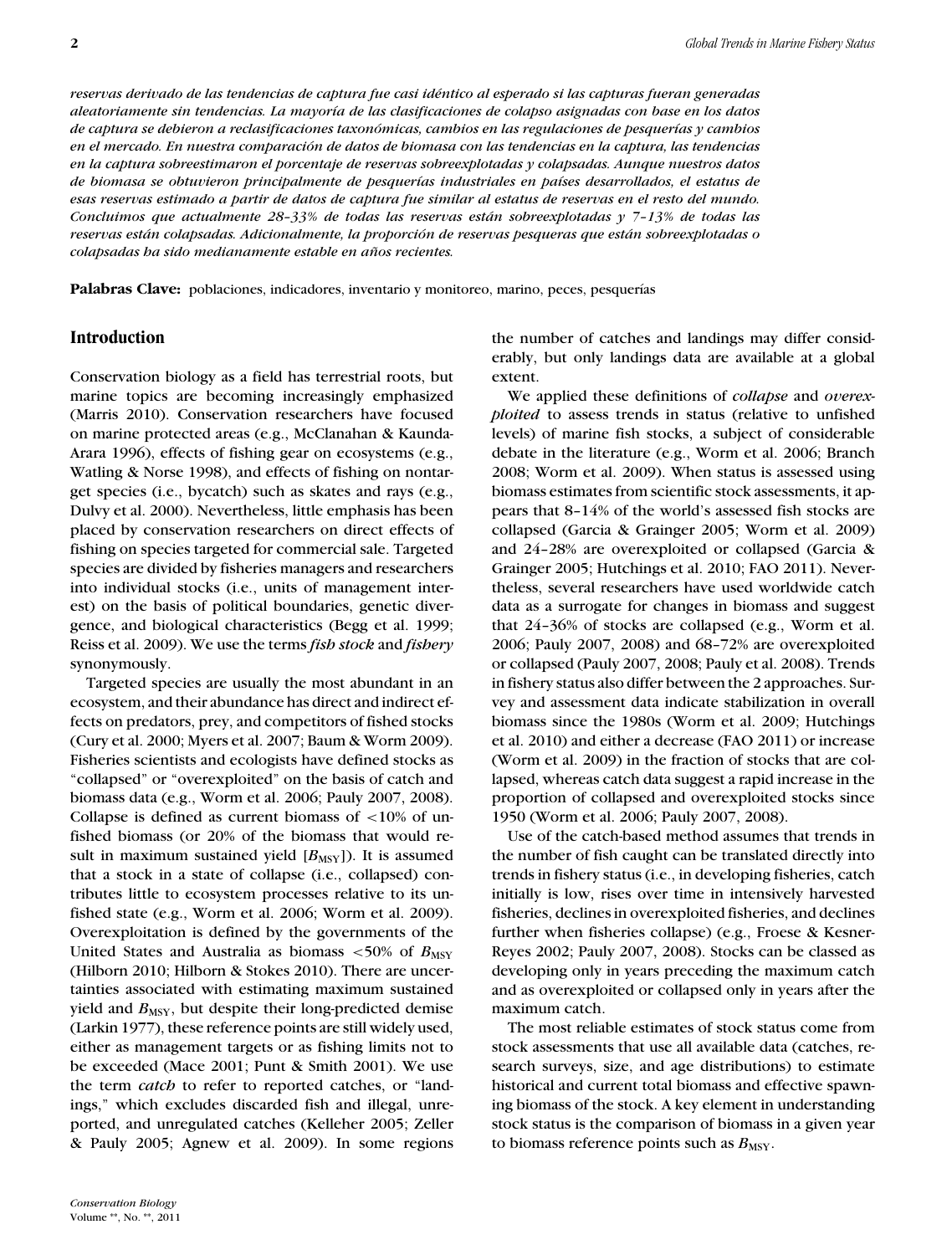Few fisheries classified as collapsed on the basis of either biomass or catch data would be considered to have high probability of extinction by the International Union for Conservation of Nature (IUCN) because even collapsed marine fish stocks typically contain millions of individuals over an extensive area, and stock status is evaluated at the level of regional populations, not species. For instance, the Norwegian coastal cod (*Gadusmorbua*) stock has declined to the point where management advice since 2004 from the International Council for the Exploration of the Sea (ICES) has been to close the fishery (ICES 2010). Nevertheless, the population still contains tens of millions of individual fish (ICES 2010). This situation is not unusual. Commercial fisheries target highly abundant species (Sethi et al. 2010), so that the 76 marine fish species classified as endangered or extinct by the IUCN (2010) have never contributed much to global catches (0.02% of global catches between 1950 and 2006).

We used the most recent data available for global fisheries to consider the status and trends of fish stocks, and simulated random catch data to address the discrepancies between stock status estimated with catchbased methods and estimated directly from biomass data.

## **Methods**

#### **Application of Catch-Based Method to FAO Catch Data**

We applied the catch-based method to the global catch database maintained by the United Nations Food and Agriculture Organization (FAO). The catch-based method (e.g., Froese & Kesner-Reyes 2002; Pauly 2007, 2008) divides time series of catches into 2 periods: before and after the year of the maximum catch  $(C_{\text{max}})$ . In the years before the maximum catch, fisheries are classified as either developed (<0.5  $C_{\text{max}}$ ) or fully exploited ( $\geq$ 0.5  $C_{\text{max}}$ ). In the years after the maximum catch, fisheries are classified as either fully exploited ( $\geq$ 0.5  $C_{\text{max}}$ ), overexploited  $(0.1-0.5 \, \text{C}_{\text{max}})$ , or collapsed (<0.1  $\text{C}_{\text{max}}$ ).

We considered each taxon recorded in 1 of the 18 FAO areas a single stock and included that stock in our analyses if cumulative catches from 1950 through 2007 exceeded 10,000 t. The resulting catch data had 1938 stocks of 855 taxa and amounted to >99.7% of total catches in the FAO catch database. Results were not materially affected when we analyzed only stocks identified to species level (excluding taxa reported at the genus or family level) or stocks with cumulative catches  $<$ 10,000 t.

#### **Status Reports from FAO**

The FAO has monitored the state of the world's fishery stocks since 1974, classifying about 445 stocks every 2 or 3 years (e.g., FAO 2011). The species assessed account for about 80% of global catch. For some species, diverse data are available whereas for others, little information other than catch is available. The FAO balances the goals of using the best available data and assessing stock status worldwide. For some fisheries, the FAO conducts formal model-based assessment, but for others the FAO assesses stock status on the basis of catch rates or surrogate measures of biomass. When data are insufficient for formal assessment, expert judgment and catch trends may be used to assess the state of stocks. Often, information on stock status is provided by regional fishery management organizations and FAO member states. Where expert judgment cannot be obtained and reliable data exist, the FAO carries out its own assessment of stock status. The FAO uses 2 quality-control measures. One is close consultation with local or regional experts on the fishery, and the other is seeking supplementary information when the assessment is based on qualitative diagnostics or unpublished information. The FAO status reports classify fish stocks as underexploited, moderately exploited, fully exploited, overexploited, depleted, and recovering (FAO 2011). In our categorization scheme, we treated the FAO categories of underexploited and moderately exploited as developing stocks and depleted and recovering stocks as collapsed stocks.

#### **Comparison of Stock Status from Catches and from Biomass Data in Stock Assessments**

We compiled a set of stock assessments containing timeseries data on both catch and biomass for the same fisheries. The catch time series applies to the specific stocks in the stock assessments, which generally differed from the catch time series in the FAO catch database for much larger areas. We applied the catch-based method to the stock-assessment catches and classified stock-assessment biomass relative to  $B_{\text{MSY}}$ . We classified stocks as developing ( $\geq$ 1.5  $B_{\text{MSY}}$ ), fully exploited (0.5–1.5  $B_{\text{MSY}}$ ), overexploited (0.2-0.5  $B_{\text{MSY}}$ ), or collapsed (<0.2  $B_{\text{MSY}}$ ). The collapsed threshold of  $< 0.2$   $B_{\text{MSY}}$  was also used by Worm et al. (2009), and corresponds to 10% of unfished total biomass under a Schaefer (1954) model.

We obtained stock assessments from the RAM Legacy database (Ricard et al. 2010; T.A.B., unpublished data). The extracted data contained information on 234 stocks of 124 species; catches from these stocks summed to 17–25% of global FAO catches in each year from 1970 through 2006. We obtained estimates of  $B_{\text{MSY}}$  either directly from stock assessments ( $n = 126$ ) or by fitting a Schaefer (1954) model (logistic population growth) to time series of catch and biomass data ( $n = 108$ ), as described elsewhere (Worm et al. 2009; Hutchings et al. 2010).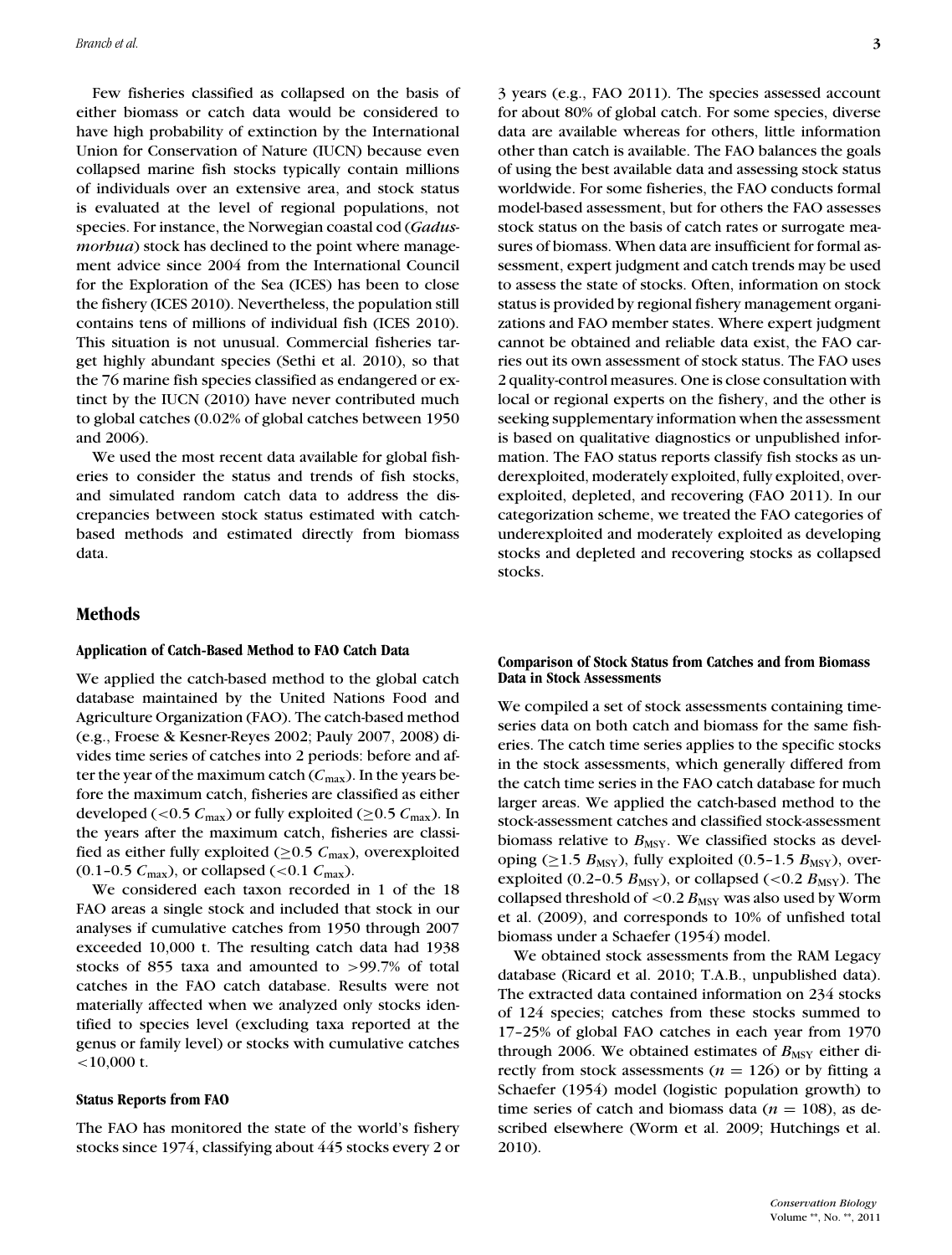#### **Collapses of Fisheries on the U.S. West Coast Inferred from Catch Data**

Stock assessments are generally conducted only on important commercially harvested species. To explore the accuracy of the catch-based classification of a stock as collapsed, we examined in detail stocks along the West Coast of the United States. We downloaded catch data for the states of Washington, Oregon, and California from the official U.S. national database (NOAA 2010) to obtain catch-based estimates of the number of stocks and percentage of stocks collapsed. The resulting data spanned 1950–2008 and included 244 taxa. We explored the effect of different minimum catch thresholds on inferences based on the catch data, calculated which major stocks were classified as collapsed in 2008 with the catchbased method, and elicited expert opinion from local fisheries scientists on whether these stocks were indeed collapsed, and if not, why.

### **Test of Catch-Based Method with Simulated Stationary Time Series**

We tested the accuracy of the catch-based method in classifying stationary autocorrelated catch series (i.e., simulated numbers fluctuating around a constant mean, with fluctuation magnitude determined by a specified variance). Successful classification of these data by the catch-based method should result in little change in status from the start to the end of the time series. We simulated  $i = 1, \ldots, 20,000$  individual catch time series for  $t = 1, \ldots, T + 10$  years  $(C_{i,t})$  with an algorithm modified from Wilberg and Miller (2007):

$$
X_{i,1} = \varepsilon_{i,t} \sqrt{\frac{\ln(\sigma^2 + 1)}{1 - \rho^2}}, \quad \varepsilon_{i,t} \sim N(0, 1^2),
$$
  
\n
$$
X_{i,t+1} = \rho X_{i,t} + \varepsilon_{i,t} \sqrt{\ln(\sigma^2 + 1)},
$$
  
\n
$$
C_{i,t} = \exp\left(X_{i,t} + \ln \mu - 0.5 \sqrt{\frac{\ln(\sigma^2 + 1)}{1 - \rho^2}}\right),
$$
\n(1)

where  $C_{i,t}$  is the simulated catch for time series  $i$  in year  $t, X_{i,t}$  stores intermediate calculations,  $\sigma$  is a measure of variability,  $\rho$  is a measure of autocorrelation, and  $\mu$  is the stationary mean. To avoid transient effects in the initial years, we generated time series for  $T + 10 = 60$  years and deleted the first 10 years of simulated values, resulting in time series of  $T = 50$  years). We classified each simulated time series with the catch-based method. To test whether estimated status changed over time (retrospective bias), we ran the simulations for 160 years, again deleting the first 10 years of simulated values, and applied the catchbased method to the first 50 years, the first 100 years, and the full 150 years. If there were no retrospective bias, fishery status at any point in time (we chose 50 years) would not be a function of the year of the analysis.

### **Results**

#### **FAO Catch-Based Status and Status Reports**

Global trends in fishery status differed substantially when estimated from catch time series and from FAO status reports (Fig. 1). The catch-based method showed a continuous increase in numbers of collapsed and overexploited fisheries over time, with 57% of fisheries currently overexploited (33%) or collapsed (24%), and none still developing. In contrast, FAO status reports estimated 33% of fisheries currently overexploited (26%) or collapsed (7%) and 15% still developing. The status reports from 1974 through 2008 estimated no trend over time in the percentage of stocks classified as collapsed (mean 9%, range 7–11%) or fully exploited (mean 49%, range 43–53%), but the percentage of overexploited stocks increased and developing stocks decreased.

## **Comparison of Stock Status from Catches and from Biomass Data in Stock Assessments**

When status of the same stocks was estimated from catch and biomass time series obtained from the stock assessment database (Fig. 2), catch-based status was similar to that calculated from the FAO catch database, with 68% of fisheries overexploited (46%) or collapsed (22%) in the most recent year (2006), and none developing (Table 1). When status in 2006 was estimated directly with biomass data, 28% of fisheries were overexploited (15%) or collapsed (13%), whereas 24% were still developing (Table 1). Although the catch-based method estimated increasing percentages of overexploited and collapsed fisheries over time to 68% in 2006, the biomass data demonstrate that the proportion of overexploited and collapsed fisheries decreased from a maximum of 31% in 1994 to 24% in 2006. Thus, the catch-based method overestimated the percentage of overexploited (46% vs. 15%) and collapsed (22% vs. 13%) stocks, incorrectly classified all developing fisheries as either fully exploited, overexploited, or collapsed, and erroneously projected a trend toward overexploitation and collapse.

When summed over all stocks, the status of 57% of stocks was lower for catch-based methods than for biomass data, the status of 5% of stocks was lower for biomass data than catch-based methods, and the status of 38% of stocks was similar for both methods. Of the fisheries classified as collapsed by catch-based methods, biomass data showed 41% were actually collapsed, 12% were overexploited, 34% were fully exploited, and 12% were developing (Table 1).

Selected stocks illustrate the reasons why status estimated from catch-based methods differed from status estimated from biomass data (Fig. 3). For Bering Sea rougheye rockfish (*Sebastes aleutianus*) (Fig. 3a) and Cape horse mackerel (*Trachurus trachurus capensis*) (Fig. 3b), a peak in early catches followed by variable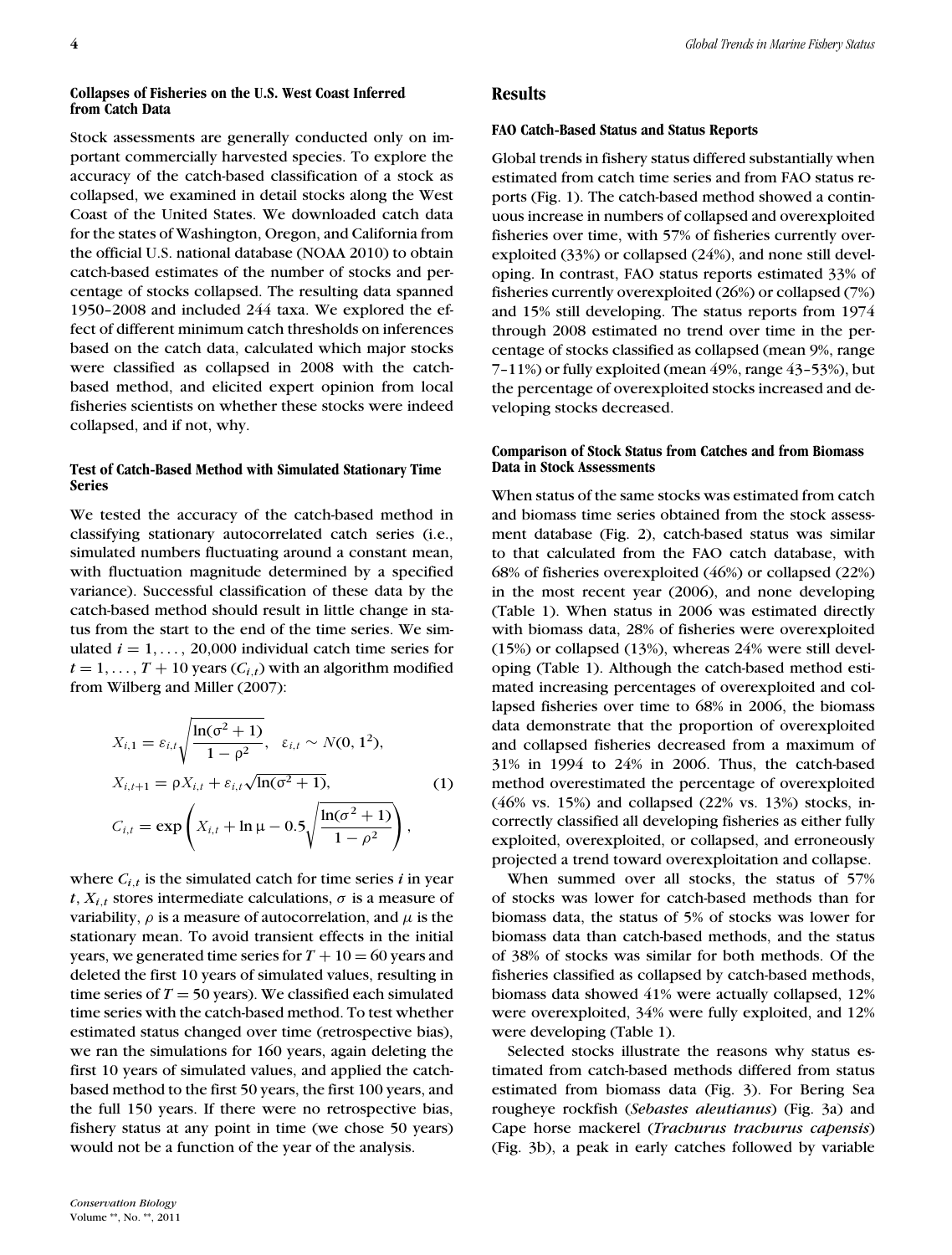

*Figure 1. Trends in the status of global fisheries stocks on the basis of (a) the catch-based method applied to catch data from the Food and Agriculture Organization of the United Nations (FAO) and (b) FAO status reports. The vertical dashed line in (a) corresponds to the first year of the FAO status reports.*

or low catches suggests stock collapse, whereas the actual biomass of both species was only slightly affected by fishing and remained high. For canary rockfish (*Sebastes pinniger*) on the U.S. West Coast (Fig. 3c), catches from 2000 onward were extremely low, which suggests stock collapse. In this situation, allowable catches were decreased and there were extensive area closures that resulted in substantial biomass increases. Conversely, fairly constant catches of summer flounder (*Paralichthys dentatus*) on the U.S. East Coast and New Zealand rock lobster (*Jasus edwardsii*) in area CRA5 (Figs. 3d-e) masked biomass collapses of both these species and the subsequent recovery of both stocks to high levels. The catch-based method also did not show Pacific chub mackerel (*Scomber japonicus*) as collapsed in the 1960s (Fig. 3f) because collapses can only occur in years after the maximum catch has been recorded, whereas this stock collapsed in the 1960s prior to a recovery in biomass and peak catches in the 1980s. Both methods estimated that Atlantic cod (*Gadus morhua*) in



*Figure 2. Trends in status of fisheries stocks on the basis of stock-assessment time series of (a) catches and (b) biomass for the same set of stocks (data from the RAM Legacy database;*  $n = 234$  *stocks).*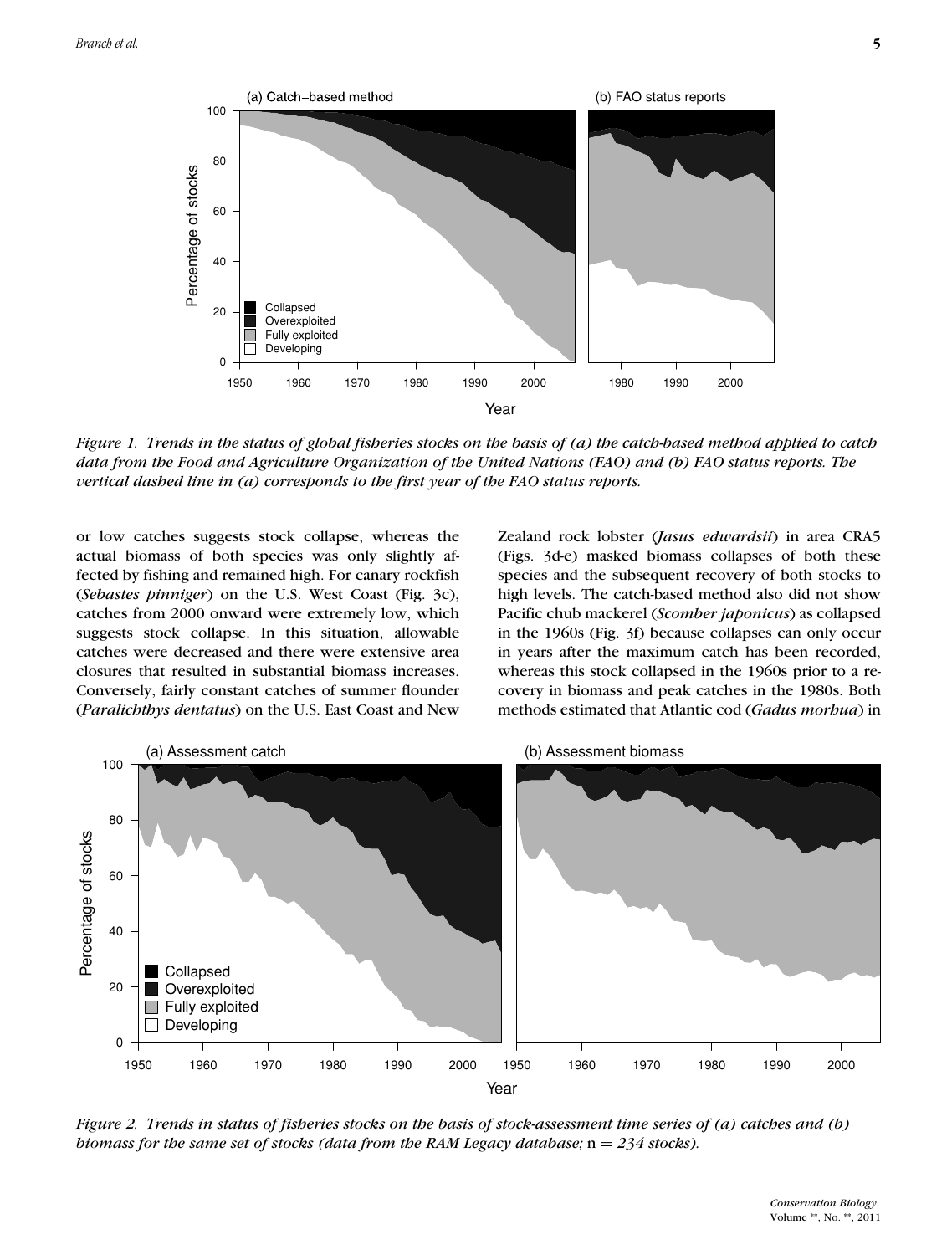|  |  |  |  |  |  |  | Table 1. Comparison of catch-based and biomass-based fisheries stock classification. <sup>*</sup> |
|--|--|--|--|--|--|--|---------------------------------------------------------------------------------------------------|
|--|--|--|--|--|--|--|---------------------------------------------------------------------------------------------------|

|                        |                   | Catch-based method  |                   |                  |       |  |  |  |  |
|------------------------|-------------------|---------------------|-------------------|------------------|-------|--|--|--|--|
| Biomass-based method   | developing $(\%)$ | fully exploited (%) | overexploited (%) | collapsed $(\%)$ | total |  |  |  |  |
| <b>Developing</b>      |                   | 35                  | 22                | 12               | 24    |  |  |  |  |
| <b>Fully exploited</b> |                   | 60                  | 48                | 34               | 49    |  |  |  |  |
| Overexploited          |                   |                     | 22                | 12               | 15    |  |  |  |  |
| Collapsed              |                   |                     |                   | 41               | 13    |  |  |  |  |
| Total                  |                   | 31                  | 46                | 22               | 100   |  |  |  |  |

<sup>∗</sup>*Data come from stock assessments containing both catch and biomass data in 2006 in the RAM Legacy database (*n = *183). The catch-based method classifies stocks on the basis of catch relative to maximum catch (*C*max) and whether the year is before or after the year of peak catch: developing (before peak year,* <*0.5* C*max); fully exploited (*≥*0.5* C*max); overexploited (after peak year, 0.1–0.5* C*max); collapsed (after peak year,* <*0.1* C*max). The biomass-based method classifies stocks relative to the biomass that produces maximum sustainable yield (*B*MSY ): developing (*≥*1.5* B*MSY ); fully exploited (0.5–1.5* B*MSY ); overexploited (0.2–0.5* B*MSY ); collapsed (*<*0.2* B*MSY ). Due to rounding, column totals do not sum to 100%.*

area 3PN4RS, haddock (*Melanogrammus aeglefinus*) on Georges Bank, and Atlantic cod in the North Sea were collapsed (Figs. 3g-i). There was a lag in assessment of subsequent recovery in Georges Bank haddock on the basis of catch data, which estimated this fishery as collapsed since

the 1990s despite increases in biomass to record high levels at present (Fig. 3h). Continued low haddock catches are due to the inability of the fishery to harvest the total allowable catch because of regulations to protect bycatch species.



*Figure 3. Time series of catches (gray) and biomass (black) for selected fisheries stocks that were classified as collapsed (solid circles) by the catch-based method only (a–c), by the biomass-based method only (d–f), and by both methods (g–i) (data from stock assessments in the RAM Legacy database).*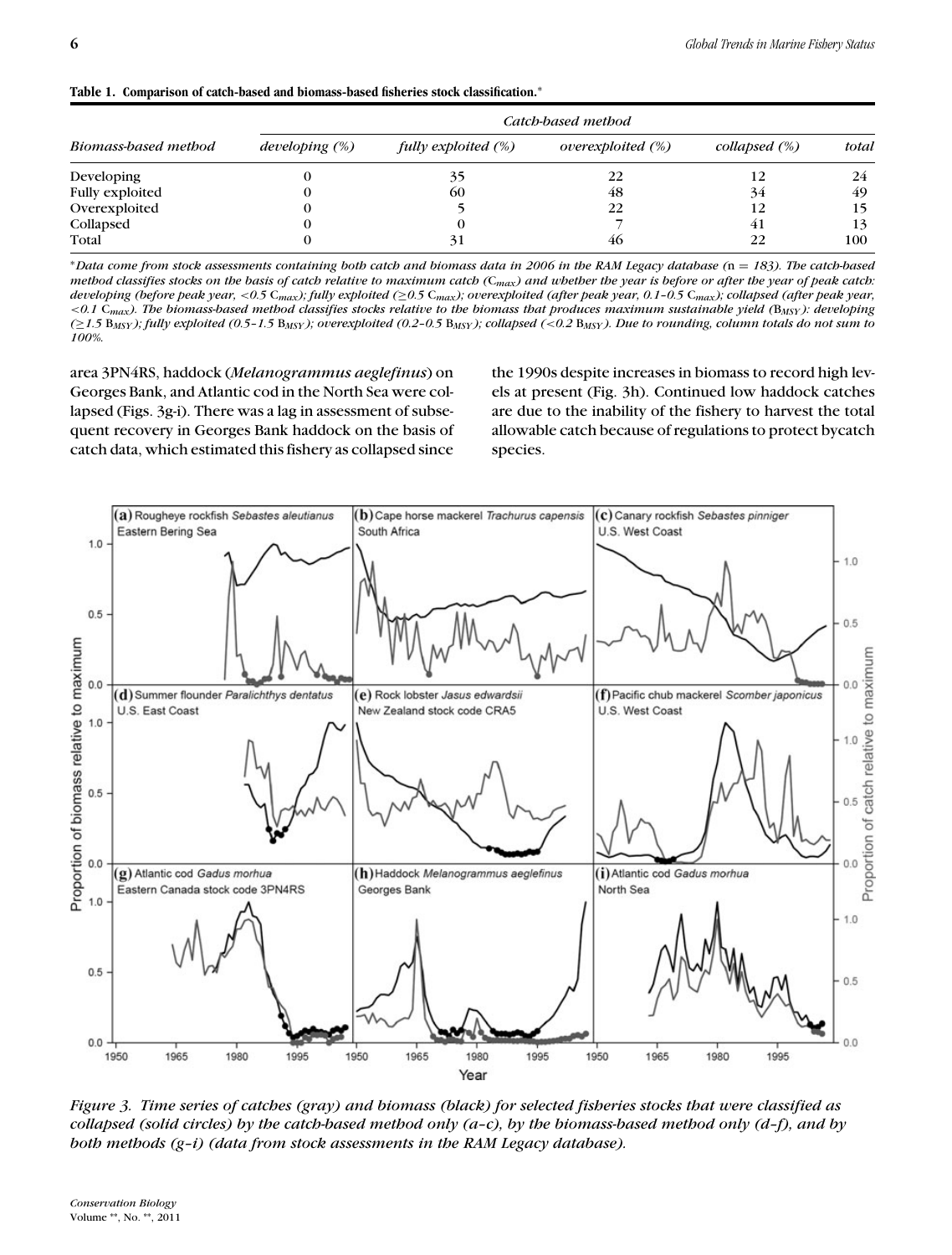## **Collapses of Fisheries on the U.S. West Coast Inferred from Catch Data**

Application of the catch-based method to official data on catches for the U.S. West Coast revealed that estimated status was dependent on the size of the stock (as measured by summed catches from 1950 through 2007). For a catch threshold of 1 t (i.e., all fisheries with  $\geq 1$  t total catches from 1950 through 2007) there were 221 stocks (66% collapsed), for 100 t there were 177 stocks (60% collapsed), and for 10,000 t there were 70 stocks (49% collapsed). For the 34 collapsed stocks that were above the 10,000 t threshold, these classifications were often erroneous (Supporting Information). Of these 34 stocks, only 3 were definitely collapsed and another 6 were possibly collapsed but information was insufficient to determine their status. False identifications of collapses in the remaining 74% of stocks occurred when catches recorded at higher taxonomic levels (e.g., genus, family, order) were subsequently split to the species level (7 stocks); when management actions reduced fishing to rebuild stocks of other species (7 stocks); when the market for the species diminished (6 stocks); or for other reasons (5 stocks). In other words, at most 26% of the stocks classified as collapsed on the basis of catch data were actually collapsed.

# **Test of Catch-Based Method with Simulated Stationary Time Series**

The simulated time series were stationary (constant mean over time); thus, we expected average estimated stock status to be constant over time. Nevertheless, the catchbased method resulted in decreasing numbers of developing stocks and increasing numbers of overharvested and collapsed stocks (Fig. 4). When the time series were examined, maximum catch increased over time, and therefore the average ratio of catch to maximum catch decreased. Thus, over time, the probability increases that the current catch will be <10% of the maximum catch. Additionally, low catches recorded prior to the peak year (in each time series) could be classified only as developing, whereas low catches recorded after the peak year could be classified only as overexploited or collapsed. The position of the peak year within the 50-year time series is random; thus, the probability of a year being the peak or after the peak increased linearly from 0.02 (1/50) in the first year to 1.00 in the final year. In other words, it was impossible for catches to be collapsed in the first year or developing in the final year. When the same time series was extended to 100 years or 150 years (Supporting Information), however, the estimated status at year 50 contained many more developing fisheries and many fewer overexploited and collapsed fisheries than when status was estimated from a 50-year time series.

# **Discussion**

Debate continues over the current and potential future status of global fisheries (Beddington et al. 2007; Hilborn 2007b, 2007c). Estimates of fishery status from the catchbased method suggest that around 30% of all fisheries are collapsed, 40% more are overexploited, and the percentage of collapsed and overexploited fisheries will increase over time (e.g., Worm et al. 2006; Pauly 2007, 2008). If these estimates are robust, fished stocks will soon contribute little to species richness or ecosystem function, and these collapses will have major social and economic effects on coastal communities. Such effects have already been documented in some areas, such as the northwestern Atlantic. Nevertheless, estimates of fishery status obtained from biomass data and fisheries stock assessments differ from those derived from catch data (Worm et al. 2009; Hutchings et al. 2010; FAO 2011). We found that biomass data from scientific stock assessments indicate a much smaller percentage of fisheries (28%) are overexploited (15%) or collapsed (13%). Our results suggest fisheries management has led to stock stabilization and in some regions recovery of fished populations (Hilborn 2007c; Worm et al. 2009).

There are 2 main reasons why the catch-based estimates are inaccurate. First, catches often do not track changes in biomass; thus, collapses estimated on the basis of catch data can result from a variety of mechanisms other than an actual stock collapse, as shown for the Gulf of Mexico (de Mutsert et al. 2008) and the U.S. West Coast (this study). In the Gulf of Mexico, the catch-based method estimated that the majority of stocks (80%) had collapsed at least once, whereas biomass data showed that only 21% had collapsed at least once (de Mutsert et al. 2008). In the Gulf of Mexico, false detections of collapses resulted from inclusion of taxa that were not directly targeted and for which catches therefore were sporadic; taxa that mostly occurred outside the Gulf of Mexico; and taxa for which there was a major shift in allocation from commercial to recreational fisheries that resulted in lower reported commercial catches (de Mutsert et al. 2008). For fisheries on the U.S. West Coast, catch-based methods suggested 49% of stocks were collapsed, whereas biomass data showed 4–17% of stocks were collapsed (upper limit obtained by categorizing stocks with insufficient information as collapsed). In this case, false detections of collapses occurred when time series for a taxon ended in the year when higher level taxa were split into species; when management actions to rebuild overexploited rockfish species reduced fishing of other species; and when the market for a species diminished. Thus, many mechanisms other than the collapse of a fish population can cause lower catches, including regulations, markets, exclusion of distant water fleets, changes in oil prices, political changes, and shifts in the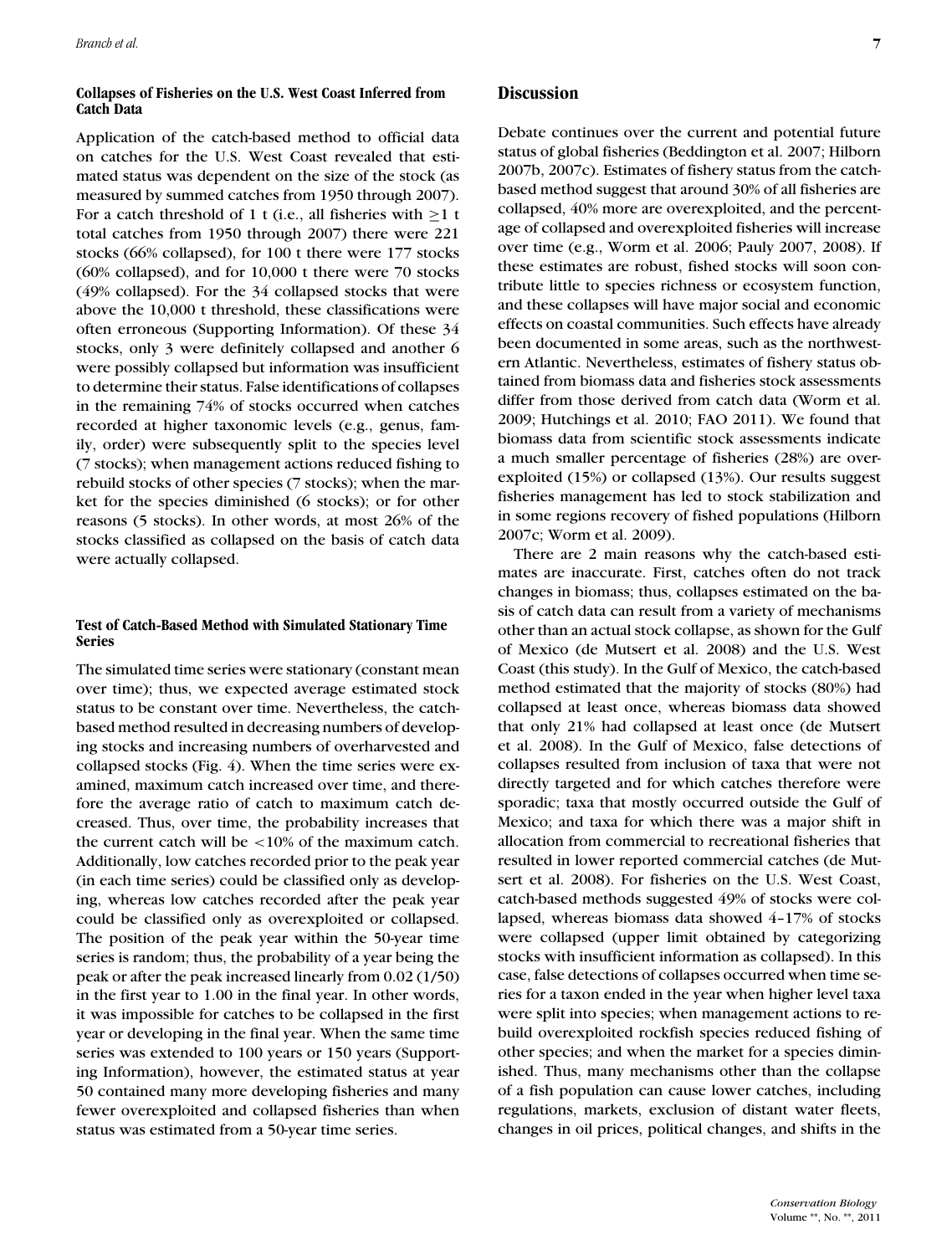

*Figure 4. Estimated status of stocks from simulated catch trajectories with (a, c) low variability (*σ = *0.2) and (b, d) high variability (*σ = *0.6). Autocorrelated catch series (*ρ = *0.5) fluctuate randomly around a stationary mean. Plots (a, b) show 6 trajectories from the 20,000 simulations, and plots (c, d) show the estimated status from all simulations. The legend applies to shading in all panels.*

geographic distribution of the population (e.g., Hilborn 2007a; Longhurst 2007; de Mutsert et al. 2008).

Not only can catch data be misleading, but the catchbased method is biased toward assessing stocks as developing in early years and as collapsed in later years, as shown when we applied this method to simulated catches fluctuating around a mean value. One would expect analysis of stationary catch series to show no trend, but we observed a steady decline in percentages of developing fisheries, reaching 0% in the final year, and a steady increase over time in overexploited and collapsed fisheries, from 0% in the first year. This pattern arises partly because over time the maximum catch from the start year to the current year increases in any fluctuating but stationary time series (Wilberg & Miller 2007). Additionally, the year of the peak catch determines whether fisheries with catches that are low relative to the maximum are classified as developing (years preceding the peak year) or collapsed (years after the peak year). Under the assumptions of the catch-based method, it is impossible for a fishery to be classified as collapsed in the first year or as developing in the final year. The decreasing proportions of developing fisheries and increasing proportions of collapsed fisheries over time are identical whether the catch-based method is applied to stationary time series or to catch data (e.g., Mullon et al. 2005; Worm et al. 2006; Pauly 2007).

Thus, we think increases in percentage of collapses over time estimated from catch data should be disregarded unless validated with knowledge about biomass trends, market conditions, regulations, and other factors that can result in apparent collapses. For example, in the 1960s, Pacific chub mackerel (*Scomber japonicus*) were clearly collapsed (Fig. 3f): biomass and catches were close to zero. Nevertheless, the catch-based method classified this stock as developing during the 1960s because the low catches occurred in years before the peak catches in the 1980s. Conversely, rougheye rockfish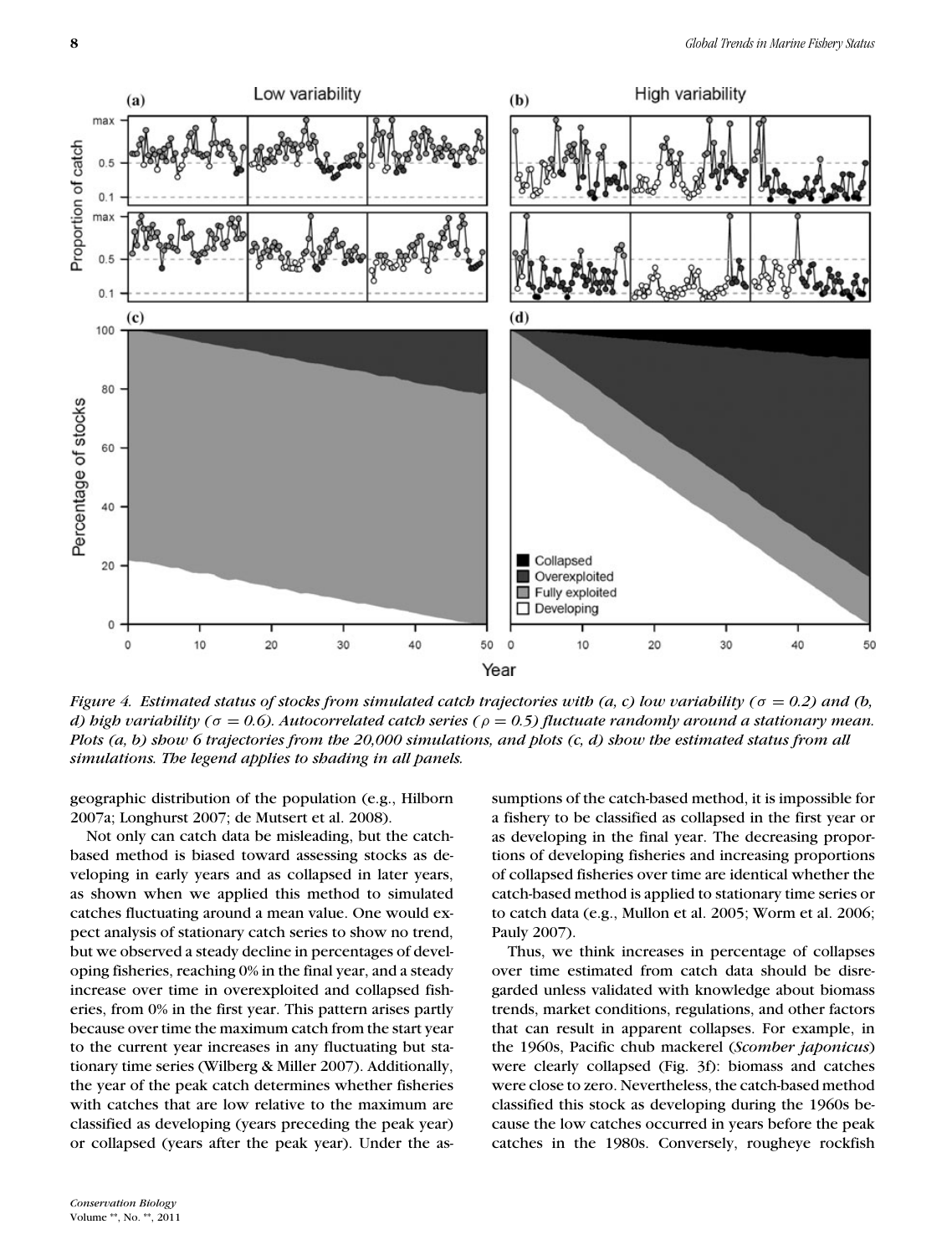(*Sebastes aleutianus*) in the Bering Sea (Fig. 3a) were classified as collapsed because the spike in catches was early in the time series, although catches had little effect on the biomass of this lightly harvested stock. Therefore, overall stock status for this stock estimated from catch data would always appear worse over time, regardless of the underlying trend in biomass.

Biomass data are available for a limited number of regions because these data come from fisheries stock assessments that disproportionately represent industrial fisheries in developed countries. The FAO status reports assess a much broader range of fisheries, yet are also most reliable for developed countries. Trends estimated from the catch-based method were nearly identical whether applied to catch data from stock assessments or to global FAO catch data, which suggests the subset of stocks for which we had stock assessments could be similar in status to the stocks contained in the global FAO catch data.

Estimates of fishery status on the basis of biomass data and the FAO assessments of global fisheries contradict catch-based estimates that the percentage of overexploited and collapsed fish stocks is increasing (e.g., Worm et al. 2006; Pauly 2007, 2008). Instead, our results are similar to those of studies in which biomass data were used (Worm et al. 2009; Hutchings et al. 2010; FAO 2011): recent stability in status of most fisheries, about a quarter of global fisheries overexploited or collapsed, another quarter still developing, and about half fully exploited. Although the current global status of fisheries is stable, there is low likelihood, at a global extent, of increased catches from marine fisheries in the future (e.g., Watson & Pauly 2001; Hilborn et al. 2003; Sethi et al. 2010). To better understand the status of stocks, efforts to monitor biomass trends directly need to be maintained and expanded. There remain many overexploited and collapsed fish stocks, and reductions in harvest rates are necessary for these stocks to recover.

# **Acknowledgments**

We thank S. Tracey for assistance in extracting data from the FAO catch database, and M. Wilberg for R code to simulate the autocorrelated time series of catches. Funding for T.A.B. came from the School of Aquatic and Fishery Sciences, University of Washington, and the U.S. National Science Foundation (NSF) Comparative Analysis of Marine Ecosystem Organization (CAMEO) program (grant 1041570). This work began during a meeting at the National Center for Ecological Analysis and Synthesis (NCEAS) that was funded by the University of California, Santa Barbara, the National Science Foundation, and the Gordon and Betty Moore Foundation. O.P.J. was supported by NSF CAMEO (grant 1041678). Financial support for D.R. for construction of the RAM Legacy assessment database came from Natural Sciences and Engineering Research Council (NSERC) grants to J. Hutchings, a Canadian Foundation for Innovation grant to H. Lotze, and from the Census of Marine Life/Future of Marine Animal Populations. We are indebted to the many contributors to the RAM Legacy database.

## **Supporting Information**

A list of the U.S. West Coast fishery stocks classified as collapsed by the catch-based method, a determination of whether these stocks were actually collapsed, and an example of how the catch-based method estimates stock status as worse in the most recent years are available online. The authors are solely responsible for the content and functionality of these materials. Queries (other than absence of the material) should be directed to the corresponding author.

#### **Literature Cited**

- Agnew, D. J., J. Pearce, G. Pramod, T. Peatman, R. Watson, J. R. Beddington, and T. J. Pitcher. 2009. Estimating the worldwide extent of illegal fishing. Public Library of Science ONE **4**: DOI:10.1371/journal.pone.0004570.
- Baum, J. K., and B. Worm. 2009. Cascading top-down effects of changing oceanic predator abundances. Journal of Animal Ecology **78:**699–714.
- Beddington, J. R., D. J. Agnew, and C. W. Clark. 2007. Current problems in the management of marine fisheries. Science **316:**1713–1716.
- Begg, G. A., K. D. Friedland, and J. B. Pearce. 1999. Stock identification and its role in stock assessment and fisheries management: an overview. Fisheries Research **43:**1–8.
- Branch, T. A. 2008. Not all fisheries will be collapsed in 2048. Marine Policy **32:**38–39.
- Cury, P., A. Bakun, R. J. M. Crawford, A. Jarre, R. A. Quiñones, L. J. Shannon, and H. M. Verheye. 2000. Small pelagics in upwelling systems: patterns of interaction and structural changes in "waspwaist" ecosystems. ICES Journal of Marine Science **57:**603–618.
- de Mutsert, K., J. H. Cowan Jr., T. E. Essington, and R. Hilborn. 2008. Reanalyses of Gulf of Mexico fisheries data: landings can be misleading in assessments of fisheries and fisheries ecosystems. Proceedings of the National Academy of Sciences U.S.A. **105:**2740–2744.
- Dulvy, N. K., J. D. Metcalfe, J. Glanville, M. G. Pawson, and J. D. Reynolds. 2000. Fishery stability, local extinctions, and shifts in community structure in skates. Conservation Biology **14:**283–293.
- FAO (Food and Agriculture Organization of the United Nations). 2011. The state of world fisheries and aquaculture 2009. FAO, Rome.
- Froese, R., and K. Kesner-Reyes. 2002. Impact of fishing on the abundance of marine species. ICES paper CM 2002/L **12**.
- Garcia, S. M., and R. J. R. Grainger. 2005. Gloom and doom? The future of marine capture fisheries. Philosophical Transactions of the Royal Society of London B **360:**21–46.
- Hilborn, R. 2007a. Biodiversity loss in the ocean: how bad is it? Science **316:**1281–1282.
- Hilborn, R. 2007b. Moving to sustainability by learning from successful fisheries. Ambio **36:**296–303.
- Hilborn, R. 2007c. Reinterpreting the state of fisheries and their management. Ecosystems **10:**1362–1369.
- Hilborn, R. 2010. Pretty good yield and exploited fishes. Marine Policy **34:**193–196.
- Hilborn, R., and K. Stokes. 2010. Defining overfished stocks: have we lost the plot? Fisheries **35:**113–120.